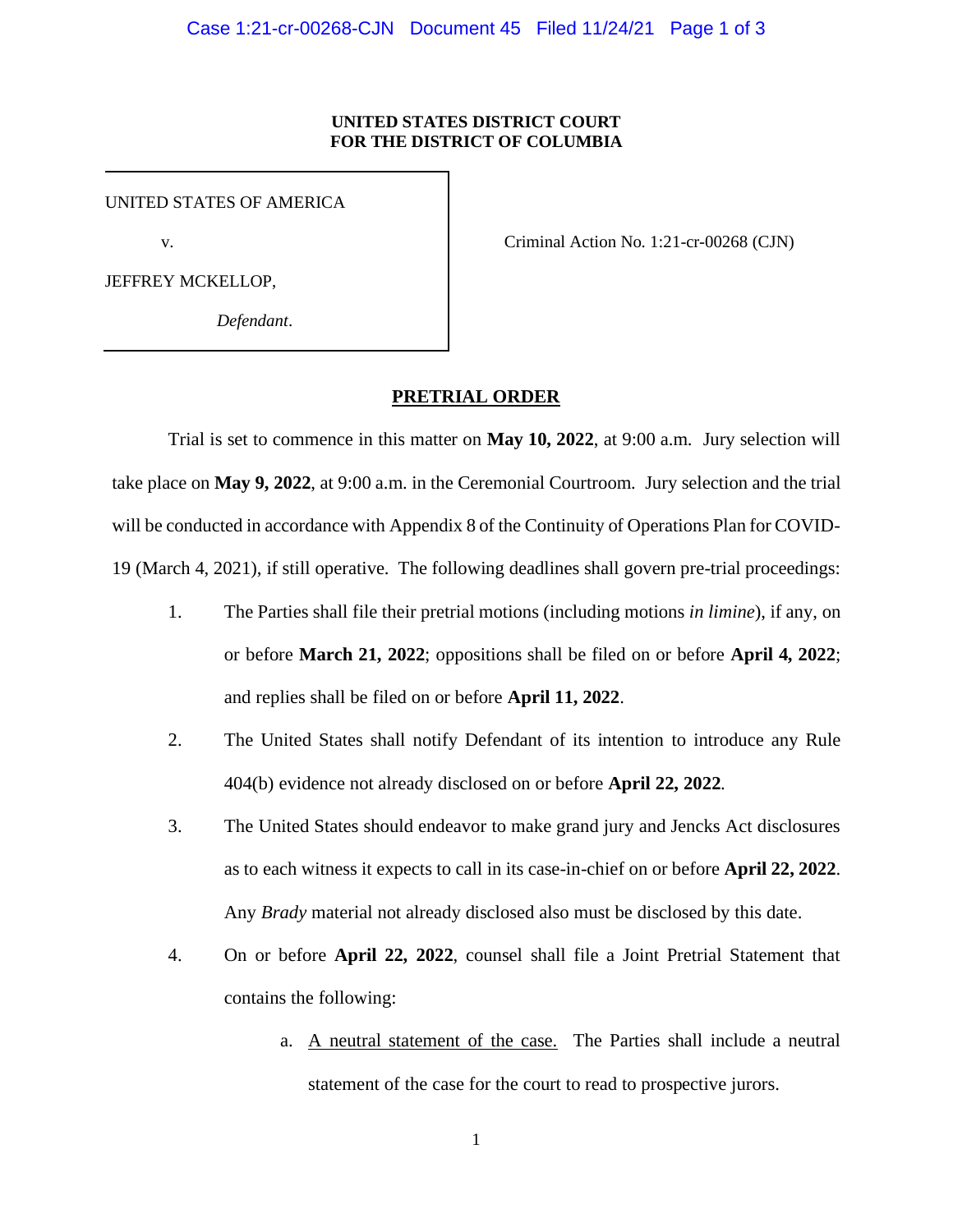- b. Proposed *voir dire* questions. The Parties shall indicate the *voir dire* questions on which they agree; and the *voir dire* questions on which they disagree with specific objections and relevant legal authority noted below each disputed question.
- c. Proposed jury instructions. The Parties shall submit a list of all standard jury instructions from the "Red Book" (Criminal Jury Instructions for D.C. (Barbara A. Bergman ed., May 2016 ed.)) that they wish to include in the final instructions. The Parties need not submit the full text of any standard jury instruction but should provide the full text of (1) any modified standard jury instruction, with the proposed modification(s) redlined, and (2) any non-standard jury instruction they wish to have the court include. As to each non-standard jury instruction, the sponsoring party should cite legal authority for the proposed instruction, and the non-sponsoring party should state any objection to the instruction, including any proposed modifications.
- d. List of witnesses. The Parties shall identify the witnesses that each side anticipates it may call in its case-in-chief. Only upon leave of court and a showing of good cause will a party be permitted to withhold a witness's identity.
- e. Exhibit lists. The Parties shall include an exhibit list that each side anticipates it may introduce in its case-in-chief. The Parties need not list any exhibit that might be used for purposes of impeachment. The Parties should confer with Courtroom Deputy Courtney Lesley about